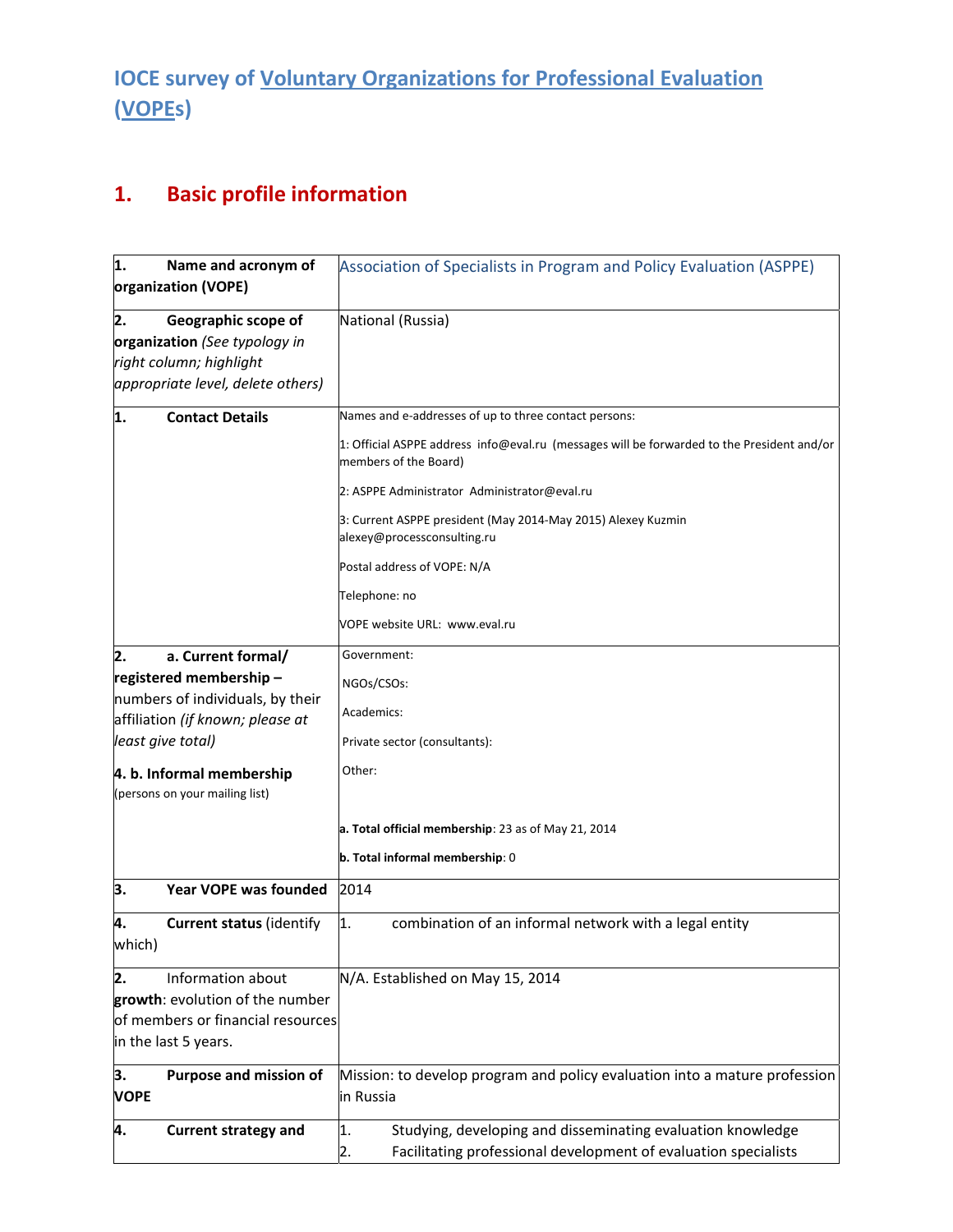| emphasis                                                                                                                                                                                          | 3.<br>Creating and promoting norms and standards for high-quality<br>evaluation in Russia<br>Facilitating information exchange among evaluation specialists in<br>4.<br>Russia<br>5.<br>Integrating Russian evaluation specialists into the international                                                                                                                                                                                                           |
|---------------------------------------------------------------------------------------------------------------------------------------------------------------------------------------------------|---------------------------------------------------------------------------------------------------------------------------------------------------------------------------------------------------------------------------------------------------------------------------------------------------------------------------------------------------------------------------------------------------------------------------------------------------------------------|
|                                                                                                                                                                                                   | community of evaluation professionals                                                                                                                                                                                                                                                                                                                                                                                                                               |
| <b>Organizational capacity:</b><br>6.<br>Please describe your governance<br>structure, leadership, services<br>provided, finances, human<br>resources, linkages with other<br>organizations, etc. | Membership in ASPPE is individual and voluntary. An eight-member board<br>of directors governs the association. During 2014-2015, the ASPPE<br>president will be Alexey Kuzmin (Process Consulting Company, Moscow),<br>and in 2015-2016 his successor will be Marina Mikhailova (GARANT Center,<br>Arkhangelsk).                                                                                                                                                   |
|                                                                                                                                                                                                   | ASPPE does not have formal legal status; our association is an informal<br>organization. The GARANT Center (NGO Resource Center based in<br>Arkhangelsk) is ASPPE's strategic operating partner. It maintains a program<br>supporting evaluation capacity development in Russia. Funds for this<br>program are managed by the ASPPE board and are used to support the<br>association's activities. The program welcomes both individual and<br>corporate donations. |
| 7.                                                                                                                                                                                                | Means of communication Listserv, website (news), online journal                                                                                                                                                                                                                                                                                                                                                                                                     |
| with members, e.g. newsletter,<br>listserv, publication, website                                                                                                                                  |                                                                                                                                                                                                                                                                                                                                                                                                                                                                     |
| 8.<br>Past events (e.g. during<br>past year)                                                                                                                                                      | N/A                                                                                                                                                                                                                                                                                                                                                                                                                                                                 |
| Forthcoming key events/<br>9.<br>conferences - dates, location                                                                                                                                    | Conference in November 2014 in Moscow. Location and dates TBD.                                                                                                                                                                                                                                                                                                                                                                                                      |
| Name and e-address of<br>10.<br>person submitting this<br>information                                                                                                                             | Alexey Kuzmin, alexey@processconsulting.ru                                                                                                                                                                                                                                                                                                                                                                                                                          |
| 11.<br>Date of this update                                                                                                                                                                        | May 21, 2014                                                                                                                                                                                                                                                                                                                                                                                                                                                        |

## **12. Experience with Evaluation Capacity Building**

| 1. Background: Please provide a      | 1.1 |
|--------------------------------------|-----|
| brief history of the formation of    |     |
| this organization (VOPE).            |     |
| 1.1 Who were/are the key<br>players? | 1.2 |
| 1.2 How many members do you          | 1.3 |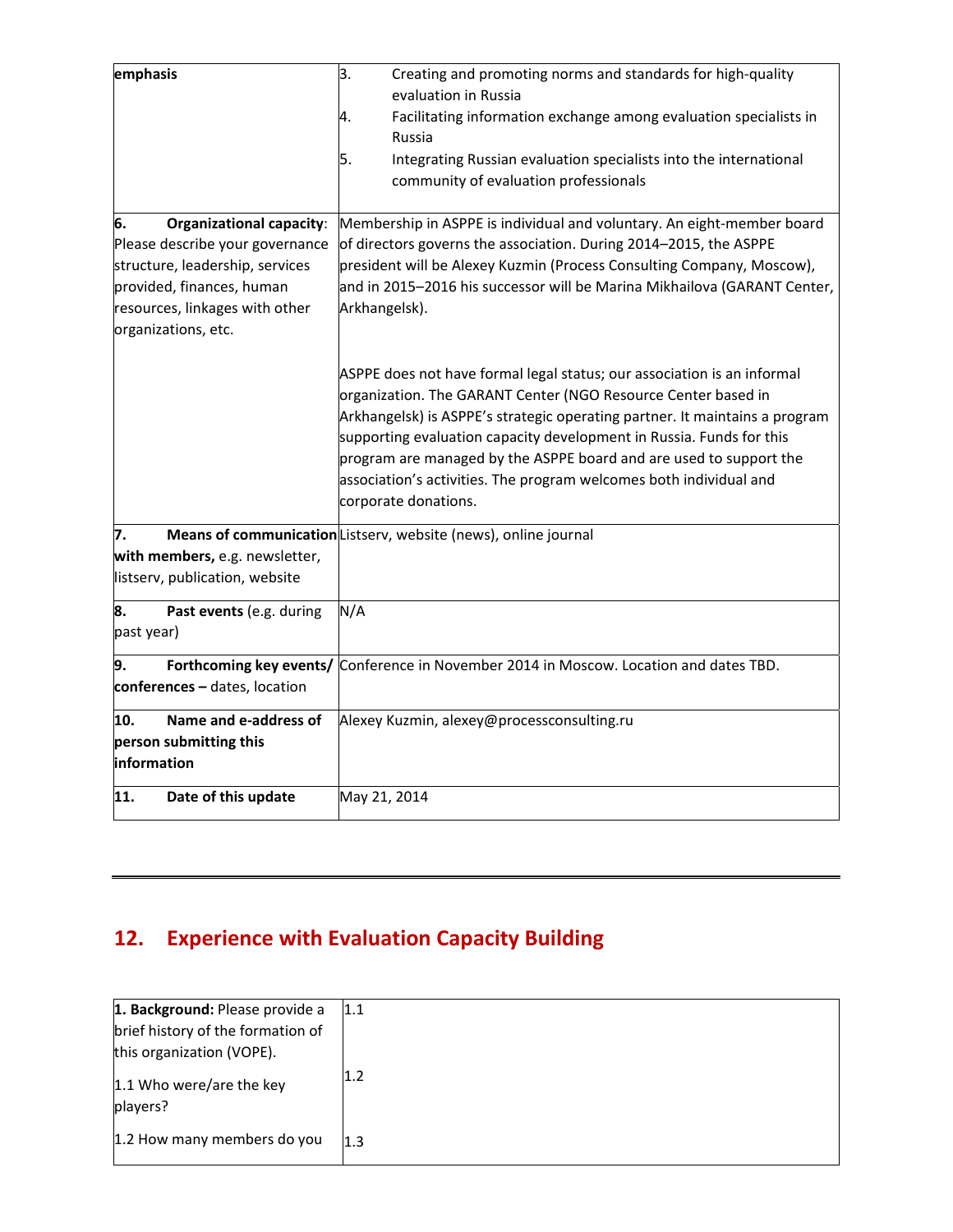| have on your governing board/<br>committee?                                                                                                                                    |     |
|--------------------------------------------------------------------------------------------------------------------------------------------------------------------------------|-----|
|                                                                                                                                                                                | 1.4 |
| 1.3 What are the main existing                                                                                                                                                 |     |
| strengths that your VOPE is trying                                                                                                                                             |     |
| to capitalize on?                                                                                                                                                              |     |
| 1.4 What are the main challenges                                                                                                                                               |     |
| that your VOPE is trying to                                                                                                                                                    |     |
| address?                                                                                                                                                                       |     |
| 2. Organizational motivation:                                                                                                                                                  |     |
| What were/are the driving forces                                                                                                                                               |     |
| of the VOPE and its historical                                                                                                                                                 |     |
| development?                                                                                                                                                                   |     |
| 3. Evaluation Capacity Building1:                                                                                                                                              |     |
| What has your VOPE done to                                                                                                                                                     |     |
| promote evaluation (M&E)                                                                                                                                                       |     |
| capacity?                                                                                                                                                                      |     |
| 4. Context / target entities:                                                                                                                                                  | 4.1 |
| More specifically, who are the                                                                                                                                                 |     |
| persons or institutions your                                                                                                                                                   |     |
| organization seeks to influence (to                                                                                                                                            | 4.2 |
| strengthen evaluation capacity)?                                                                                                                                               |     |
| For example:                                                                                                                                                                   |     |
| 4.1 Technical capacities to supply<br>quality evaluations, partnering<br>with experts, local universities<br>or others to provide training for $\vert_{4.4}$<br>members, etc.; | 4.2 |
| 4.2 Strengthening VOPE<br>organizational capacity itself;                                                                                                                      |     |
|                                                                                                                                                                                |     |
| 4.3 Enhancing the enabling<br>environment for evaluation,                                                                                                                      |     |
| including strengthening the                                                                                                                                                    |     |
| demand for and use of                                                                                                                                                          |     |
| evaluations by policy makers;                                                                                                                                                  |     |
| 4.4 Influencing governmental                                                                                                                                                   |     |
| policies related to evaluation,                                                                                                                                                |     |
| evaluation designs and                                                                                                                                                         |     |
| implementation of M&E                                                                                                                                                          |     |
| systems, etc.                                                                                                                                                                  |     |
| 5. Public accountability: Is your                                                                                                                                              |     |
| VOPE helping to strengthen                                                                                                                                                     |     |
| oversight and transparency of                                                                                                                                                  |     |
| government programs? If so, in                                                                                                                                                 |     |
| what ways? Can you share any                                                                                                                                                   |     |
| success stories of evaluators or                                                                                                                                               |     |

 $\overline{a}$ 

<sup>1</sup> By evaluation capacity we refer to the capacity of individuals to produce credible and useful evaluations (supply side), but also to institutional capacities to call for and utilize evaluations (demand side).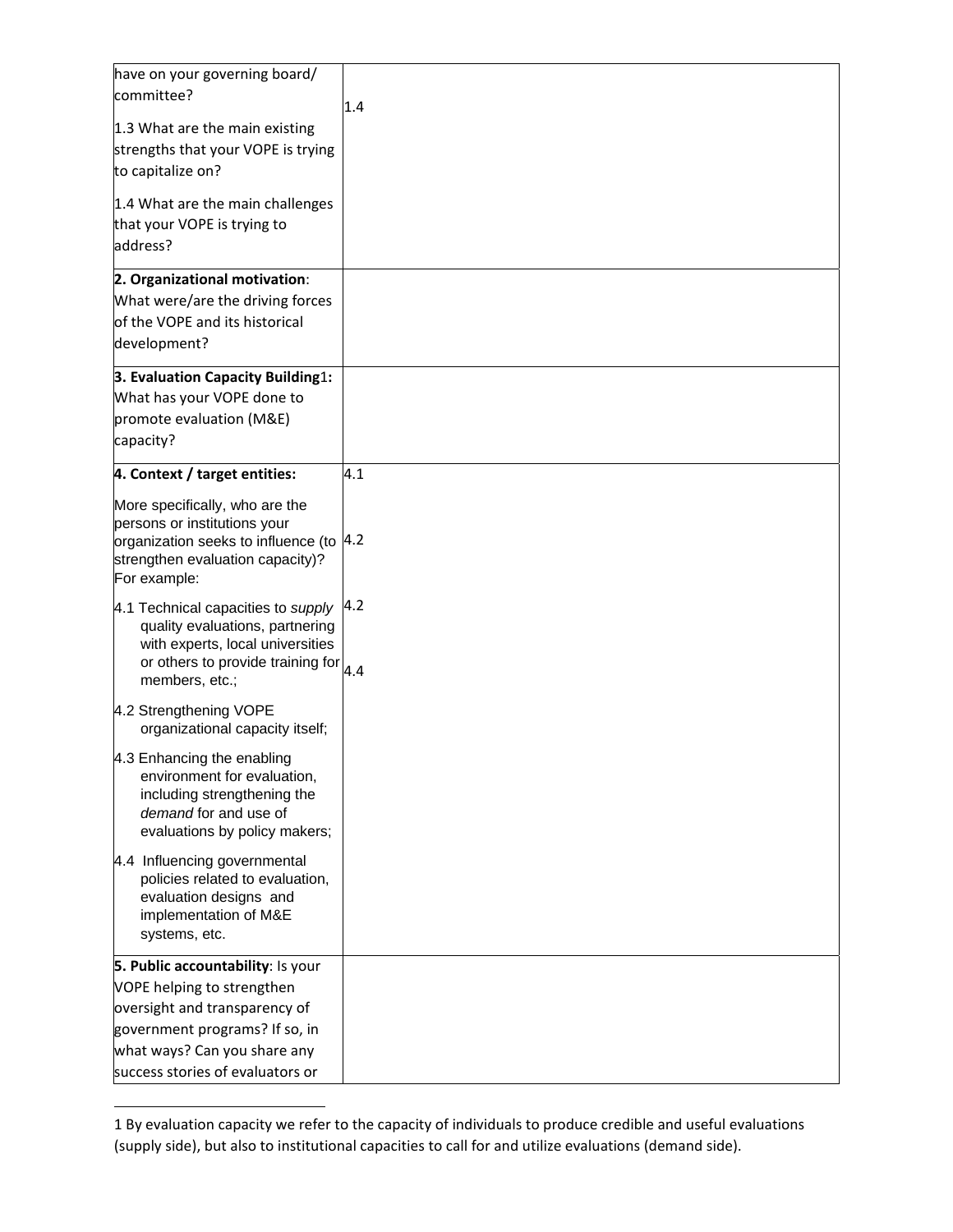| others promoting public                                                                        |  |
|------------------------------------------------------------------------------------------------|--|
| accountability?                                                                                |  |
| 6. More specifically, what are                                                                 |  |
| some of the key themes for which                                                               |  |
| you advocate? For example, are                                                                 |  |
| you promoting issues related to                                                                |  |
| cultural sensitivity, equity, social                                                           |  |
| justice, empowerment,                                                                          |  |
| transformation, gender,                                                                        |  |
| environment, poverty? If so,                                                                   |  |
| please describe or attach relevant                                                             |  |
| documents.                                                                                     |  |
|                                                                                                |  |
| 7. Methods: Experiences in<br>strengthening skills of individual<br>members, by (for example): |  |
| organizing workshops led<br>l1.<br>by local experts;                                           |  |
| 2.<br>organizing webinars with<br>international speakers;                                      |  |
| 3.<br>designing and delivering e-<br>learning programmes;                                      |  |
| administering mentoring<br>4.<br>programmes; etc.                                              |  |
| 8. Standards: Has your VOPE                                                                    |  |
| developed professional standards/                                                              |  |
| ethical codes/ competencies (or                                                                |  |
| adheres to those developed by                                                                  |  |
| others)? If so, please provide                                                                 |  |
| documentation.                                                                                 |  |
| 9. Job opportunities: Do you share                                                             |  |
| employment/ consultancy                                                                        |  |
| opportunities with evaluators on                                                               |  |
| your database?                                                                                 |  |
| 10. Progress and results: What                                                                 |  |
| progress has been achieved so far                                                              |  |
| in any of the above or other                                                                   |  |
| domains? What are expected and                                                                 |  |
| unexpected results achieved?                                                                   |  |
| 11. Lessons learned:                                                                           |  |
| Recommendations/ tips to others                                                                |  |
| for good practices on how to                                                                   |  |
| organize and sustain VOPEs like                                                                |  |
| yours.                                                                                         |  |
| 12. Next steps: What does your                                                                 |  |
| organization plan to do next?                                                                  |  |
| 13. Willing to share with other                                                                |  |